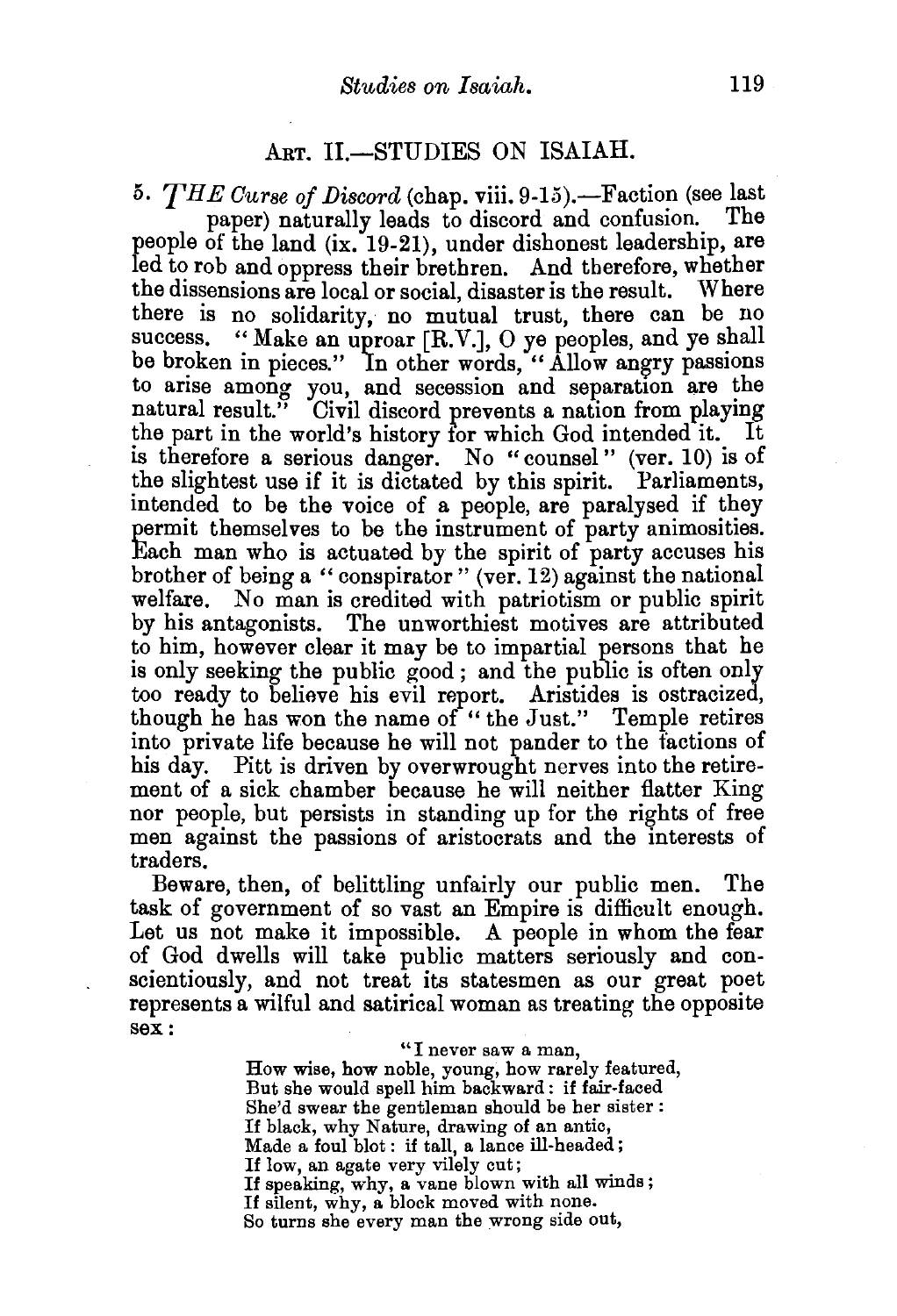And never gives to truth and virtue that Which simpleness and merit purchaseth." "Much Ado About Nothing," Act III., Scene 1.

In this spirit of wanton and childish detraction a country is too often wont to deal with its greatest men. The prophet warns his countrymen, and through them ourselves, not to deal with public matters in such a spirit.

Do not, he says, "fear the fear" (ver. 12) of those who conjure up spectres of ruin whenever a nation attempts to do its duty to those who form part of it. "Sanctify  $\lim$ <sup>51</sup>—that is, recognise His eternal and unchangeable holiness. " Let the Lord of Hosts, and Him only, be your fear, and let Him be your dread." In other words, do what is right, let the consequences be what they may. Remit the tea tax rather than violate the law which has been held sacred by the Anglo-Saxon race for many centuries. Emancipate the slaves sooner than allow the curse of injustice and cruelty to lie heavy upon the British Empire or the American Republic. But if you choose to do otherwise, then He who would fain be thy defence will become thine enemy *(cj.* chap. liii. 10). He desired to be thy "sanctuary," but ye would none of Him. Therefore, (ver.  $14$ ) He hath become a "stone of stumbling and a rock of offence," a gin and a snare to those who do not first seek His will, and then do their best to perform it.

6. The "more Excellent Way" (vers. 16-18).—As a specimen of the unfair interpretation of the Scriptures to which modern criticism delivers us, we may take the interpretation of the "Cambridge Bible for Schools" here. "Both words *"-i.e.,*  "testimony" and "law"-are, we are told, "here used of the contents of the revelations communicated to the prophet during these months of danger and anxiety." In other words, it is first assumed that the Law as we now have it was not given till long after Isaiah's death, and then a non-natural sense is given to words with the true sense of which Israel had long been familiar. The prophet is here obviously appealing to the principles of Israel's religion, as opposed to popular opinion, just as he does once more (in ver. 20) in opposition to the resort to sorcery. The appeal is forcible if we put. this interpretation upon it; it is feeble and unconvincing if the prophet has only his own opinion to put against that of other men. For, as we have seen in the introductory remarks, the inspiration of the prophet is regarded by the modern critic as nothing beyond that to which any good and intelligent man could attain. We have had many curious

<sup>&</sup>lt;sup>1</sup> Literally, "make Him holy "-*i.e.*, regard Him as such.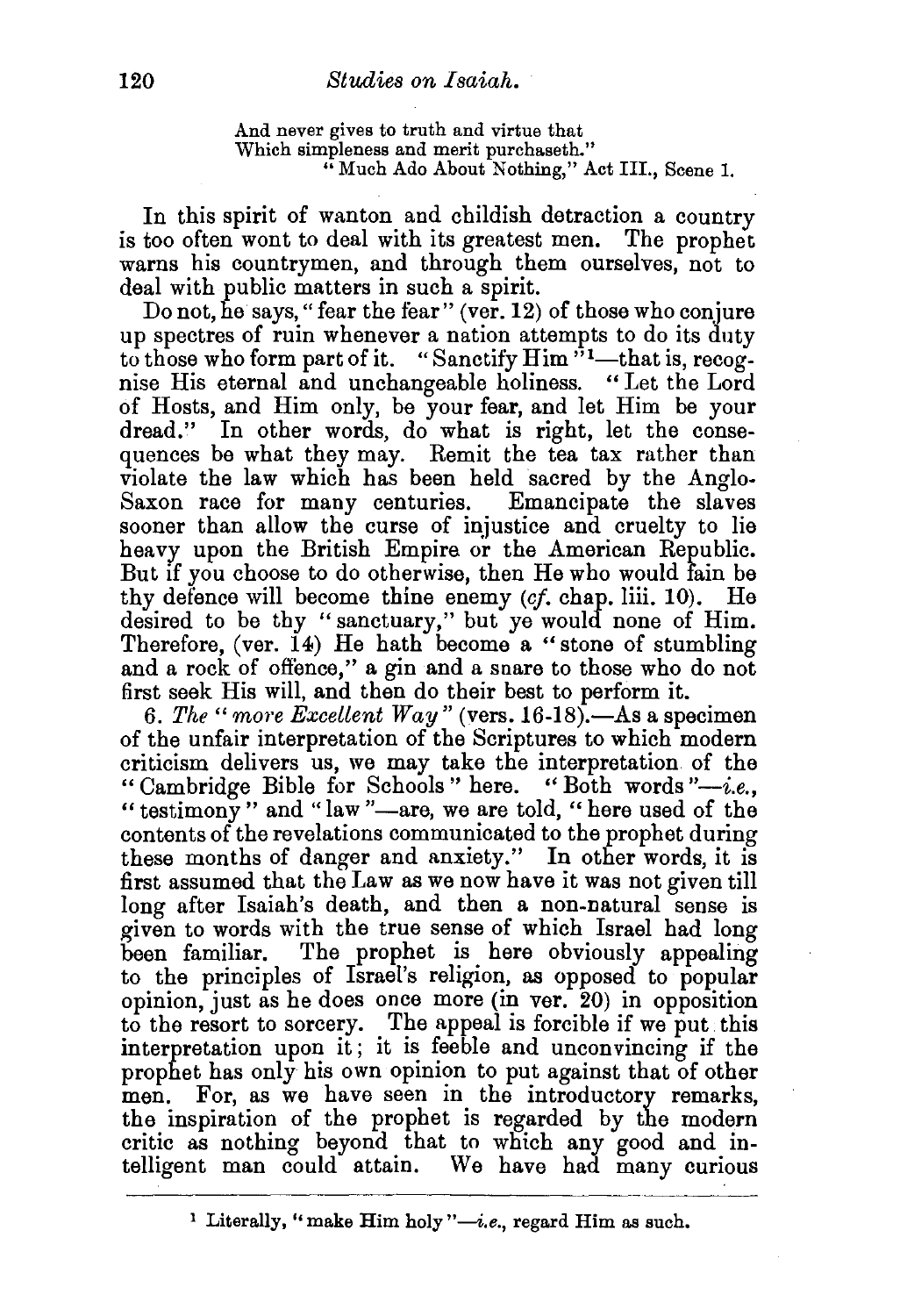interpretations of the word *torah* (law) of late, but it is somewhat new to find that it here means no more than a more or less authoritative revelation of things to come. Besides, the "law" and the " testimony " stand in close connection in the Pentateuch as we have it. Is it not more natural to see here an allusion to the ancient institutions of Israel than to the exhortations, however earnest and impassioned, of a seer who enjoyed no special privileges of Divine guidance but such as were shared by other men as earnest as himself? We are told, on the authority of a scholar, the belief in whose trustworthiness and accuracy have, however, been a good deal shaken of late, that the *torah*, or law, meant originally nothing more than the oral instructions of the priest. This is, however, a simple assertion on his part, and is due partly to the notion, which recent discovery has exploded, that the Israelites had no written literature till a comparatively late date, and partly to the fact that the assumption is necessary to the establishment of his theory. That the word *torah*  (law) is used in the Bible in the sense of *written* instruction is plain enough to anyone who studies the Scriptures. It is only needful here to refer to the expression *"book* of the law," so frequently found in Holy Writ. And it is a wholly unscientific method of criticism, however frequently it may be resorted to at present, to declare that every passage in which the word *torah* is used in the sense of *statute law*  must necessarily be of later date. As to testimony *(t'udah),*  if it be not the word applied in the Pentateuch to the Ark, it is closely kindred with it. The word is only found in this chapter and in Ruth iv. 7, where it certainly has not the signification of prophetic intimation, but of definite attestation of a fact. Therefore it is safe to conclude that Isaiah here is not appealing to his own utterances in the past as a confirmation of his words in the present, but, as a Christian is wont when addressing his brethren on solemn occasions to appeal to the teaching of his Master, so the prophet here is solemnly adjuring those to whom he is speaking to return to the "statutes and judgments" given to them from Sinai, which they had so shamefully and rebelliously set at nought.<sup>1</sup> "Bind up"-i.e., gather together-the precepts of the Divine law. "Seal the testimony"-i.e., add your own solemn acceptance to the standing evidence of its truth. "Among my disciples *"-i.e.,* among those who have hearkened to the prophet's message.<sup>2</sup> "Wait, as I do, for the Lord, whose face your disobedience to His behests has caused to be hidden

<sup>1</sup> See Bishop Perowne, " Sermons," p. 371.

<sup>2</sup> I have followed Bishop Perowne in the interpretation of this passage.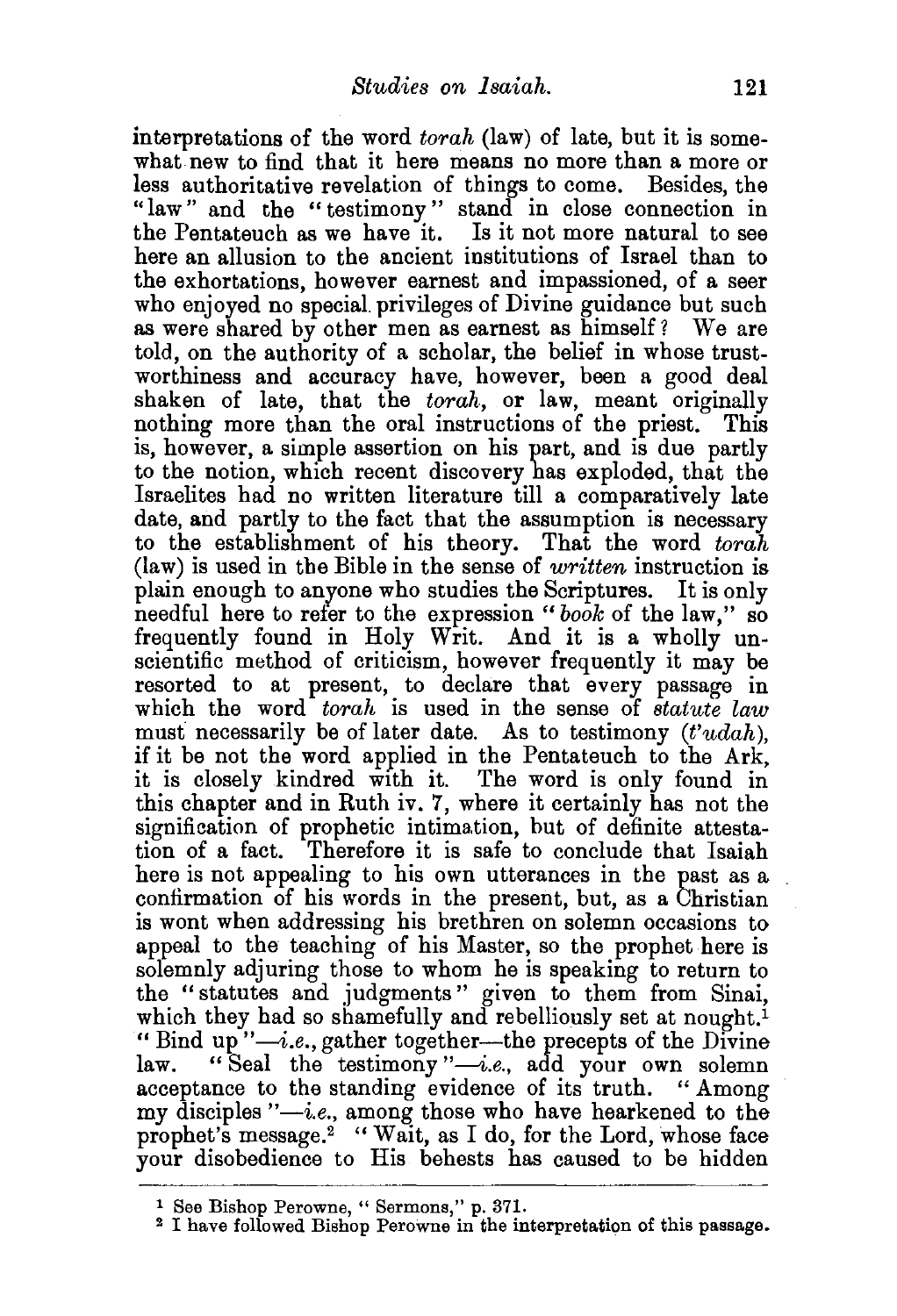from you." The children born of the prophet (chap. vii. 14-17; viii. 1-4) were given as a witness of the speedy fulfilment of his words. They are "for signs and for wonders in Israel from the Lord of Hosts, who dwelleth in Mount Zion."

7. *Recourse to Sorcery.*—Why, if the modern critical view be correct, should Israel *not* have recourse to sorcery? In Isaiah's time, as we are given to understand by the critics, none of the more stringent prohibitions of sorcery which the Pentateuch now contains were in force, perhaps not even in existence. Magical incantations of the kind described were common in every nation and under every religion. Why should the pious Jew refuse to resort to them? The answer is that in no religion are they so strictly forbidden as in that of the Jews. "Thou shalt not sufter a witch to live" (Exod. xxii. 18) is, it is true, a statute found in the portion of the Pentateuch assigned by the more moderate of the modern school of critics to Moses. But on this point " scholars " are not "agreed." And at least it must be admitted that this prohibition does not cover the whole ground. To justify Isaiah's remonstrances we require the far stronger and more specific prohibitions which are only to be found in Lev.  $xix. 26. 31$ ;  $xx. 27$ ; Deut. x. 10, 11, all of them declared by the critics to be later than Isaiah. Moreover, the existence of sorcery, common as we have just declared it to have been . in every race and country, appears to have been altogether absent from the history of Israel, with one exception, during the whole of the period throughout which modern criticism has supposed it to have been occupied in emancipating itself from the influence of "fetichism," "animism," and polytheism. The one exception proves the rule. It is that of Saul, who himself acted rigidly on the statutes contained in a law which was not, we are told, in existence till some six centuries after his time (see 1 Sam. xxviii. 3, 9), and who is only recorded to have resorted to the acts the practice of which he had so strictly forbidden when he has been told by the prophet of Jahveh that he must no longer rely on His protection, and when his requests for counsel were no longer heeded (1 Sam. xxviii. 5). Here, once more, as on countless other occasions, we meet with the fact that the critical reconstruction of Israelite history, shadowy and incomplete as it is, involves us in more difficulties than does the history as it stands.

True to his calling as a prophet of the divinely given law, Isaiah rebukes these practices. He recalls the Israelites once more (ver. 20) to the law and to the historical evidence on which it rests. In the midst of things living—the Eternally Self-Existent and His living statutes-will His people turn unto the dead ? to these gods who have no existence ? There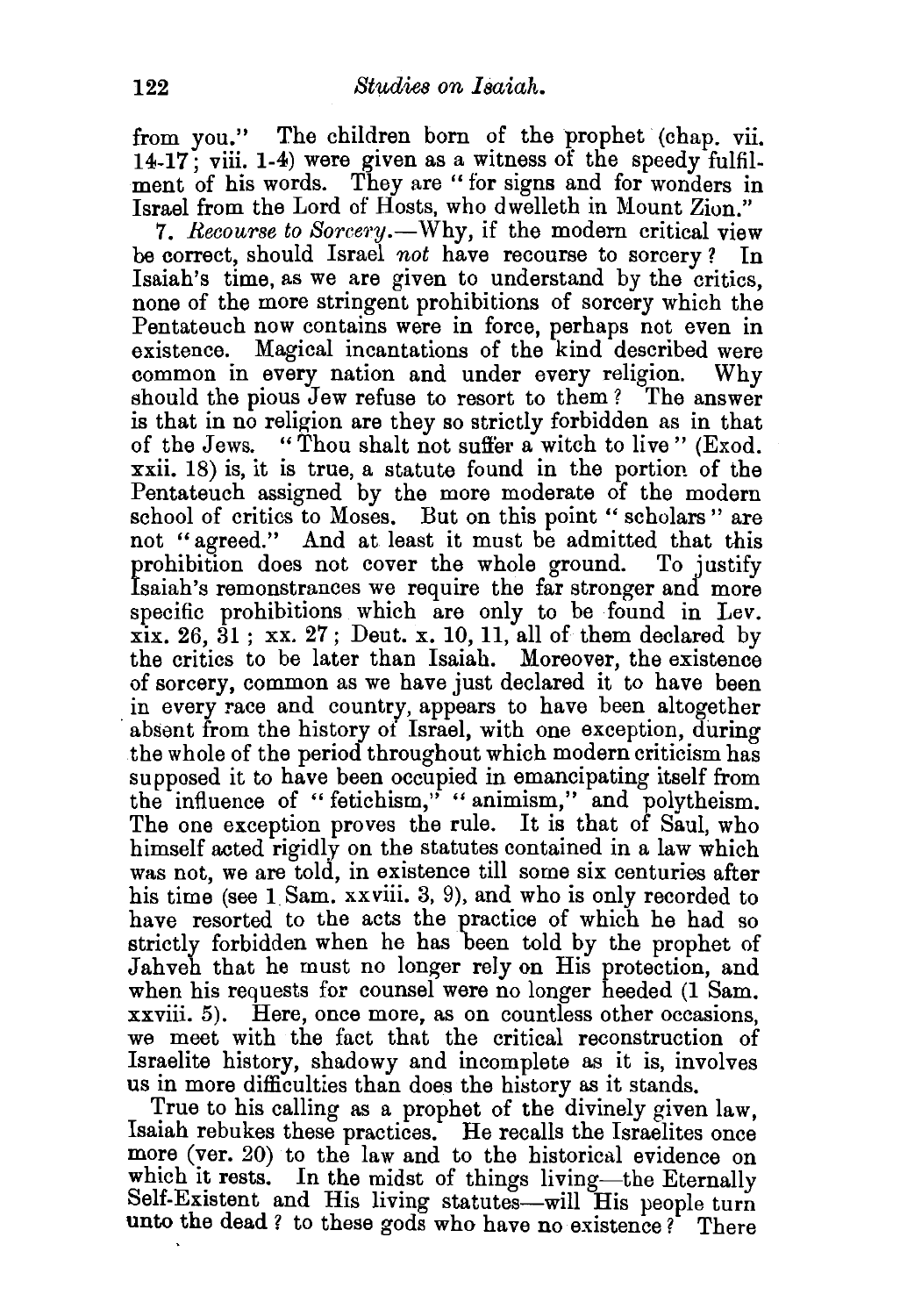is "no dawn " of hope (ver. 20) for those who thus forget themselves. The wizards that "peep" (R.V., *chirp*) and " mutter" are of the tribe of ventriloquial impostors so well known in ante-Christian times. Such were the priests who concealed themselves in the statue of Memnon in Egypt. Such were the priests who hid themselves in the famous Ear of Dionysius, which still exists at Syracuse, and whose voices were conveyed from its recesses to the worshipper at its mouth. We read that in the period of religious unbelief and anarchy which synchronized with the origin and infancy of the Christian Church men once more began to resort largely to these (as they believed) *audible* evidences of Deity. Lucian, in the second century B.c., ridicules and exposes some of these impostors. But Isaiah's condemnation is grander and nobler by far. Those who turn aside from the Divine law to such miserable substitutes shall pass their lives (vers. 21, 22) in distress and misery. For they are guilty of want of faith in the Most High. Therefore their self-chosen helpers shall fail them in their need. The nation which goes aside unto superstition shall lose its place among the nations. There is no moral strength among those who seek what is beneath rather than that which is above. They may be dissatisfied and angry with themselves, but that will do them no good. Like the Italian peasant or the African fetish worshipper, who curses God and Jesus Christ, beats the statue of his patron saint, heaps all possible indignities on the fetish which fails him in his need, these Israelites will curse their king, who has encouraged their superstition, and their God, who has left them to themselves, but that will not help them. The "weariness" (or perhaps "anxiety") of perpetual distress and calamity shall encompass them on every side. If they look up to heaven, the God whom they have flung aside has no comfort for them. If to earth, the gloom of anguish does but increase and multiply around.1

<sup>&</sup>lt;sup>1</sup> It is not easy to translate this passage. Nearly every commentator takes a different view of it. It is full of grammatical puzzles, which neither the Hebrew scholar nor the textual critic has as yet been able to solve. Sometimes, as inver. 20, the LXX. has a different reading *(gijta*  for *dawn,* by the change of *Reah* into *Daleth).* More frequently it gives up a difficult sentence in despair. We sorely need a more careful study of supposed Hebrew synonyms and of their true idiomatic meaning. One striking explanation of the last word in chap. viii. 22 has been suggested. It is separated from the rest of the verse, and treated as an introduction to chap. ix. " Behold, distress and darkness, the gloom of anguish and dimness. IT IS DISPELLED. For there shall be no more gloom to her who was in anguish," etc. But striking as this is, it is certainly an unusual construction in Hebrew, if it is ever to be found at all. So it will be safer, if less spirited, to render: "Behold, distress and darkness, the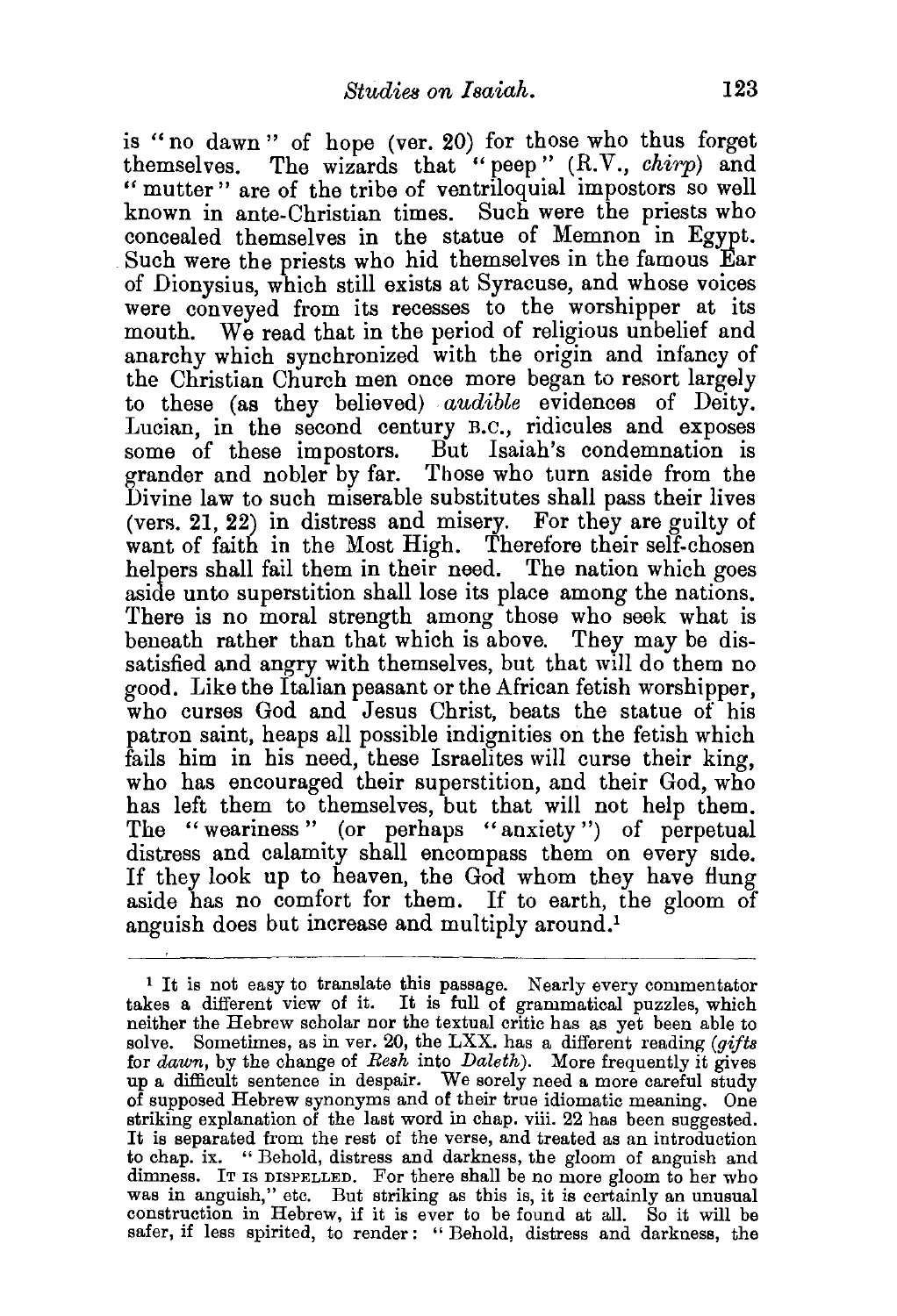Is there no need for such exhortations now ? Twenty centuries of Christianity have not expelled the superstitious spirit from the Christian Church. In our own land it stood its ground firmly-at least, among the less enlightened, for many centuries. Students of history remember how in the reign of Henry *VI.* the wife of Humphrey, Duke of Gloucester, Protector of king and realm, was compelled to do penance for sorcery and sedition combined.<sup>1</sup> The murderers of Sir T. Overbury, we are told, resorted to sorcery to attain their object.2 The hideous details connected with the burning of witches show how such superstitious ideas lingered on in England and Scotland long after the Reformation. Has this superstition left us even now? Do not even those who refuse to betake themselves "to the law and to the testimony," in whose souls there is not even the glimmer of true spiritual life, fly for refuge to the deceits of "spiritualism," the follies of palmistry, and the vain imaginations of the "Christian scientist"? *Naturam expellas furca, tamen usque rectwrit.* Loquacious expositors of science-not its truest and most thoughtful studentshave claimed to have destroyed revelation and reduced everything to a materialistic level. But, do all we can, we cannot eliminate the supernatural and spiritual. Abolish Jesus Christ; explain away all the prophecies of Him; convert His Incarnation into a commonplace incident and His Resurrection into a myth or symbol, and immediately a cloud of fanaticism and superstition arises, to take the place of the living God Whom He revealed and Whom men have chosen to disbelieve. If driven from such delusions by repeated discoveries of the knavery lying beneath them, then people fly to pilgrimages to Lourdes, or invoke the aid of "blessed medals," and of "scapulars," or avail themselves of the thriving business which the representatives of St. Joseph and St. Anthony of Padua are driving with those who vainly hope to get on the " blind side " of the Most High! Happily, the " sign of the Son of man " is too plainly written in the heavens for such delusions to be widely spread as yet in this land. But did those evil days which Isaiah has so strikingly depicted ever return to us again, they would assuredly be days of "tribulation and anguish;

gloom of anguish and dimness driven along *[i.e.,* extending itself in all directions]. But [the word may be either translated *for* or *but]* there

. -~-------~--------~~-

shall not be gloom [any longer] to her who was in anguish." 1 See "Henry VI.," Act I., Scene 4, Act II., Scene 3, for a dramatic representation of this. It is probably not Shakespeare's. 2 There is a vivid portraiture of the "wise woman," Dame Ursley

Suddlechop, in Walter Scott's "Fortunes of Nigel." David Ramsay, ·the father of Margaret, is an historical personage of the reign of James I., and was not himself free from the reproach of dealings with the black art.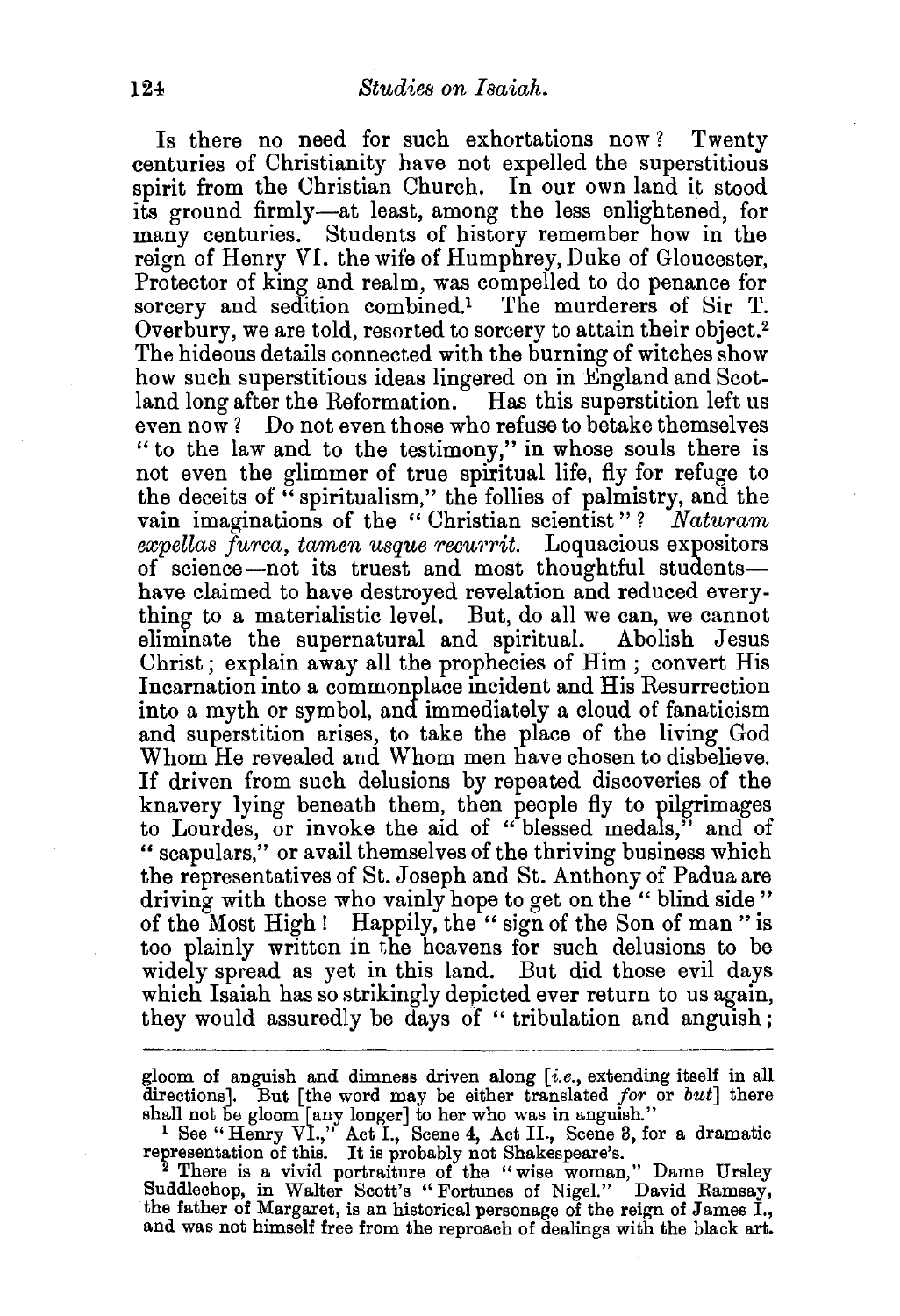of gloom and blackness spreading ever more and more widely around.

II. THE PROMISE OF THE DELIVERER.-This promise is, as we have just seen, so closely interwoven with chap. viii. 9-22 that it cannot but have been part of the same prophecy. The word "gloom," ver. 22 (A. *V., dimness)* is repeated in chap. ix. I. It runs thus : " Behold distress and darkness, . the gloom of anguish and dimness driven onward. Yet the gloom shall not be as was her anguish in days gone by." We have already seen that there is a continual swing of the pendulum throughout the writings of the prophets generally, and *especially in Isaiah, from the beginning to the end of the prophecy which bears his name,* between denunciation and promise, between the vision of punishment to come and that of ultimate hope and joy. This prophecy must be taken with that in chap. vii.  $10-16$ ; viii.  $1-8$ . It is repeated in another shape in chap. xi. This, and not dependence on human contrivances or superstitious fancies, is the true remedy in hours of disaster and gloom such as the prophet has so vividly depicted. Have faith in God. Raise your eyes to the heavens, and see the sign of the coming Deliverer. Let nothing induce you to faint or waver, or be untrue to your calling as the child of God. For "he that endureth to the end, the same shall be saved." So the prophet now points to a time when present anxiety and distress shall have passed away. " The gloom shall not be as was the anguish at a former period. *Then* God made vile the land of Zebulon and the land of Naphthali. Hereafter he shall make it glorious.<sup>1</sup> Beyond Jordan,<sup>2</sup> in the direction of the sea, Galilee of the nations3 -the people who were walking in darkness have seen a great light." The reference to the " making vile " the land of Zebulon and Naphthali is explained by the Assyrian invasion of Naphthali by Tiglath-Pileser, recorded in 2 Kings xv. 29. The " light" which, as Isaiah predicted, was to shine, is nothing else than the teaching of our Lord Jesus Christ. By that light God will "multiply the nation, and

<sup>1</sup> The Hebrew word usually translated *glory* meaus literally *weight.*  Our translators misunderstood it here, supposing it to mean that Jahveh should add heavy burdens to those formerly borne by the tribes here mentioned. The LXX. here is most confused. The translator seems to have had a different text before him, and not to have comprehended

even that.<br><sup>2</sup> All kinds of conclusions as to the authorship of the Pentateuch have<br>been drawn from the words "beyond Jordan." But, as may be seen from this passage, as well as others, they apply to either side of the Jordan, quite independently of the side of the Jordan on which they were written.

*I.e.,* in contact with the Gentile peoples beyond.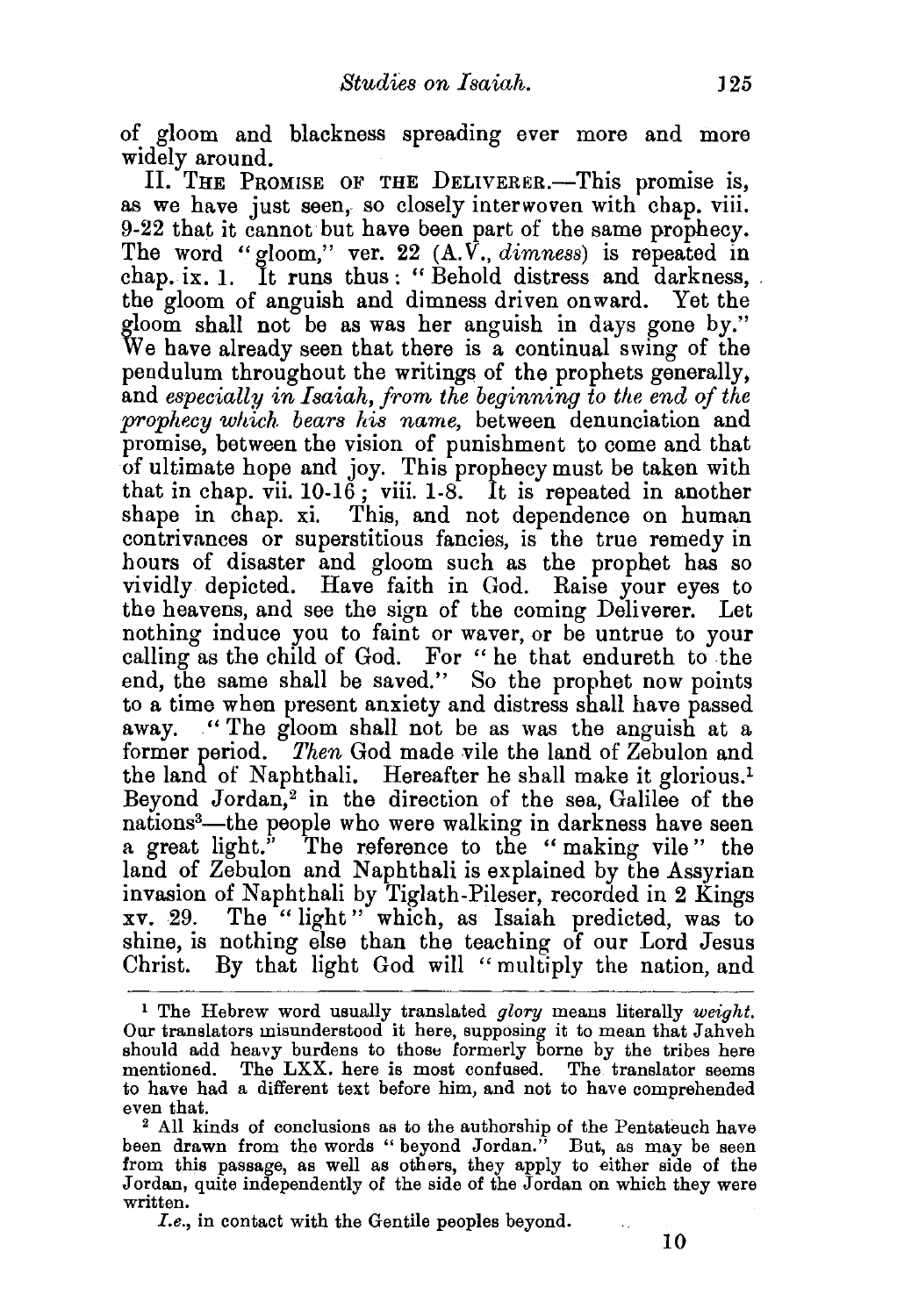make its joy great."<sup>1</sup> The overthrow of the oppressor shall be as signal as when Gideon smote Oreb nnd Zeeb, and drove Zebah and Zalmunna in headlong flight before him-a day well remembered in Israel (see Ps. Ixxxiii. 11; and *cf.* chap. x. 6). But it will be a spiritual, not a material triumph. " For the booted warrior is ever found tramping in the midst of the tumult, and his garment is rolled in blood. But the deliverance of which the prophet speaks shall be through a burning of devouring fire.<sup>2</sup> For a child has been born to us, a Son has been given to us. Upon His shoulder shall the princely burden rest, and His name shall be called Wonderful, Counsellor,<sup>3</sup> Mighty God, Eternal Father, Prince of Peace." It must be obvious to all reasonable thinkers that this grand prophecy has been fulfilled to the letter. And Jesus Christ, and He only, answers to its terms. Even the Jew of Isaiah's day could hardly have looked on Maher-shalal-hash-baz, who was no doubt, though obviously only in a most restricted sense, a type of the Redeemer, as rising in any way to the majestic level of its requirements. But in Him, and in none else, all is literally fulfilled. The wondrous wisdom of Jesus Christ has guided the ages ever since He appeared among us. He is in truth Immanuel, "God manifest in the flesh," and "mighty" in deed and word has He been, and is He still, upon the earth. The term "Eternal Father " has involved some difficulty to those who have but a feeble grasp on the doctrine of the Incarnation and its effects. The prophecy speaks, let us bear in mind, of Jesus Christ *"come in flesh."* It has nothing to do with the relations of the Persons in the most holy Trinity. But as St. Paul speaks of Jesus Christ as the " second Adam "-the source, that is, of a new and recreated humanity4-so does Isaiah prophesy of Him as the author of a regenerated order of things on the earth ; not only the Founder and Preacher, but the Inspirer and Sustainer of the

<sup>1</sup> The "not" (of A.V.) is a mistake for "to it," which has the same pronunciation, though not the same spelling.

<sup>2</sup> The literal translation is: "For every boot is trampling in tumult, and the garment is rolled in blood. And (the garment) hath been  $(i.e.,$  it is decreed to be) for the burning of devouring fire." The "but this" of the Authorized Version has been condemned. But it is probably a happy guess. The verse is all through a *constructio prægnans*, and demands at least *some* interpreting words.

<sup>3</sup> As all the other epithets are in couples, it has been thought that the two first should be translated "Wonderful Counsellor." There is no reason save one against this rendering. But with Handel's magnificent chorus ringing in one's ears, it is, and will continue to be, impossible for many of us.

 $*$  Kaινή κτίσις.